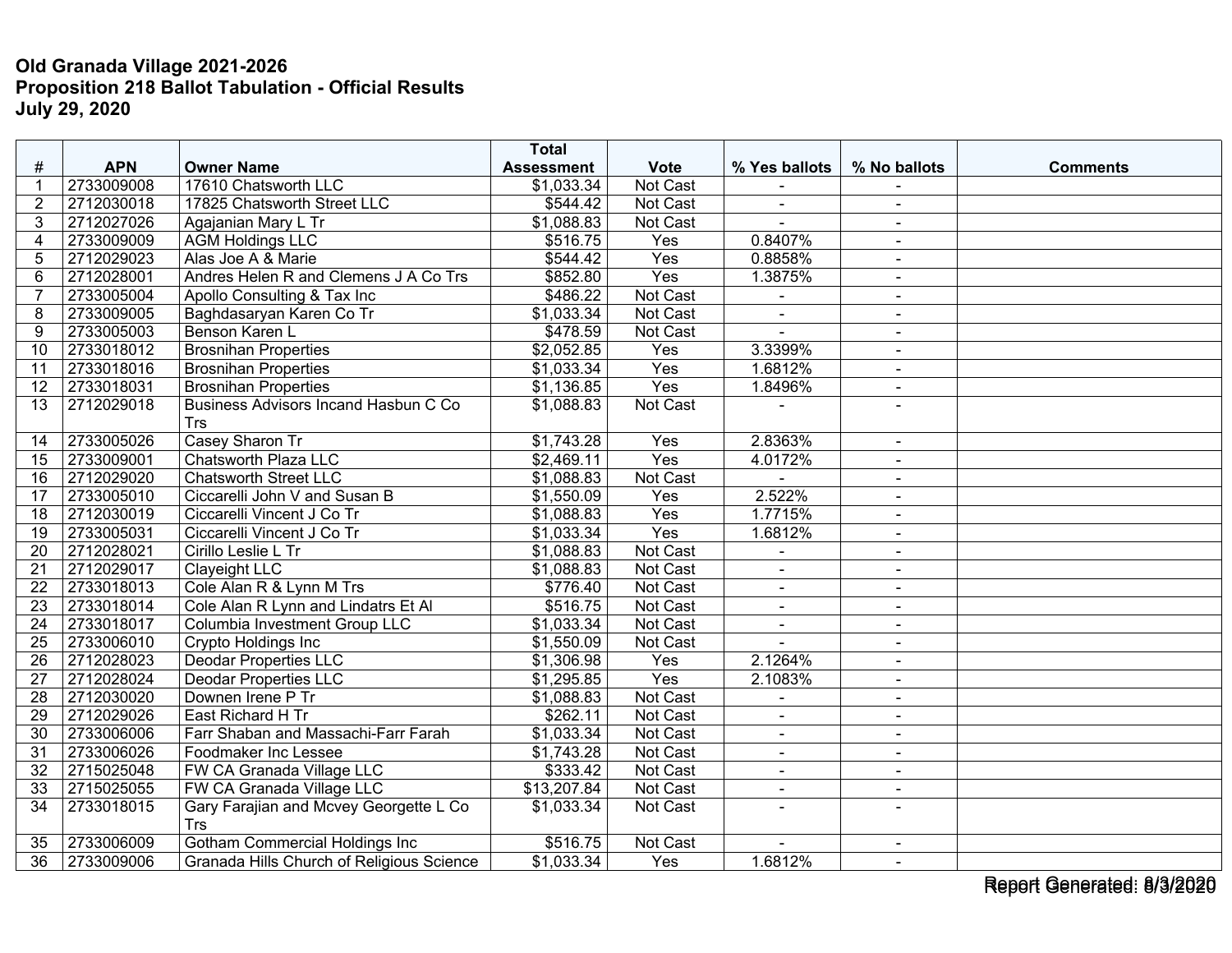## **Old Granada Village 2021-2026 Proposition 218 Ballot Tabulation - Official Results July 29, 2020**

|                 |            |                                                | <b>Total</b>         |                  |                          |                |                                |
|-----------------|------------|------------------------------------------------|----------------------|------------------|--------------------------|----------------|--------------------------------|
| #               | <b>APN</b> | <b>Owner Name</b>                              | <b>Assessment</b>    | <b>Vote</b>      | % Yes ballots            | % No ballots   | <b>Comments</b>                |
| 37              | 2733009021 | Granada Womans Club                            | \$859.63             | Yes              | 1.3986%                  |                |                                |
| 38              | 2733018806 | <b>GTE California Inc</b>                      | \$4,123.35           | <b>Not Cast</b>  | $\blacksquare$           | $\sim$         |                                |
| 39              | 2712021026 | Homestreet Bank                                | \$2,179.25           | Not Cast         | $\blacksquare$           | $\sim$         |                                |
| 40              | 2733006014 | Huang Peter M and Loretta N                    | \$524.62             | Not Cast         | $\blacksquare$           |                | Ballot not properly completed. |
| 41              | 2733006015 | Huang Peter M and Loretta N                    | \$262.11             | Not Cast         | $\blacksquare$           |                | Ballot not properly completed. |
| 42              | 2733006016 | Huang Peter M and Loretta N                    | \$517.70             | Not Cast         | $\blacksquare$           | $\sim$         | Ballot not properly completed. |
| 43              | 2733009022 | Huang Peter M and Loretta N                    | \$1,139.16           | Not Cast         | $\blacksquare$           |                | Ballot not properly completed. |
| 44              | 2733009007 | I Love My Landlord LLC                         | \$1,033.34           | No               |                          | 1.6812%        |                                |
| 45              | 2733009003 | Jonkey Leslie C Jr                             | \$1,033.34           | Yes              | 1.6812%                  | $\blacksquare$ |                                |
| 46              | 2731008022 | JP Morgan Chase Bank                           | $\overline{$}351.50$ | Not Cast         | ÷,                       | $\blacksquare$ |                                |
| 47              | 2712028013 | Kalomiris Pete & Sylvia A                      | \$1,293.15           | Not Cast         | $\overline{\phantom{a}}$ |                |                                |
| 48              | 2712029019 | Kevorkian Krikor & Carol Trs                   | \$1,088.83           | Not Cast         | $\blacksquare$           | $\sim$         |                                |
| 49              | 2712028015 | Kombazdjian Hagob Co Tr                        | \$544.42             | Yes              | 0.8858%                  | $\blacksquare$ |                                |
| 50              | 2712028016 | Kombazdjian Hagob Co Tr                        | \$2,178.30           | Yes              | 3.544%                   | $\sim$         |                                |
| 51              | 2712028014 | Kombazdjian Hagob Co Tr                        | \$544.42             | Yes              | 0.8858%                  | $\sim$         |                                |
| 52              | 2733006008 | Kovalenko Sergey                               | \$1,033.34           | Not Cast         | $\blacksquare$           | $\sim$         |                                |
| 53              | 2712029016 | <b>KS Management LLC</b>                       | \$1,293.15           | <b>Not Cast</b>  | $\blacksquare$           | $\blacksquare$ |                                |
| $\overline{54}$ | 2733006025 | L & A Castellanos LLC                          | \$1,550.09           | No               |                          | 2.522%         |                                |
| 55              | 2712028026 | <b>Label Properties LLC</b>                    | \$572.40             | Yes              | 0.9313%                  | $\sim$         |                                |
| 56              | 2733006007 | Landress Robyn S Tr                            | \$1,033.34           | Not Cast         | $\sim$                   |                |                                |
| 57              | 2712028022 | Leatherman Leroy D and Ruth A                  | \$1,088.83           | $\overline{No}$  | $\blacksquare$           | 1.7715%        |                                |
| 58              | 2712030014 | Lee Audrey S & Brian M                         | \$1,088.83           | Not Cast         |                          |                |                                |
| 59              | 2712028020 | Litwiller L Dawn Tr                            | \$544.42             | Not Cast         | $\blacksquare$           |                |                                |
| 60              | 2712029024 | Lyons and Adamonis LLC and Adamonis A<br>Co Tr | \$1,837.40           | Not Cast         | $\overline{a}$           |                |                                |
| 61              | 2712030012 | Meichtry Robert J and Kimberly S               | \$1,293.15           | No               | $\blacksquare$           | 2.1039%        |                                |
| 62              | 2712027031 | Nam Jenny Sung Won                             | \$2,164.47           | $\overline{No}$  | $\blacksquare$           | 3.5215%        |                                |
| 63              | 2712027028 | Nebel Michael J and Jeffery L                  | \$1,960.47           | <b>No</b>        | $\blacksquare$           | 3.1896%        |                                |
| 64              | 2733005005 | Orozco Adrian and Hernandez Susan              | \$998.04             | Not Cast         |                          |                |                                |
| 65              | 2733005021 | Parunyan Enterprises I LLC                     | \$254.16             | Yes              | 0.4135%                  | $\sim$         |                                |
| 66              | 2733005024 | Parunyan Enterprises I LLC                     | \$227.85             | Yes              | 0.3707%                  | $\blacksquare$ |                                |
| 67              | 2733005025 | Parunyan Enterprises I LLC                     | \$214.33             | $\overline{Yes}$ | 0.3487%                  | $\sim$         |                                |
| 68              | 2733005018 | Parunyan Enterprises I LLC                     | \$834.59             | Yes              | 1.3579%                  | $\blacksquare$ |                                |
| 69              | 2733005032 | Parunyan Enterprises I LLC                     | \$502.12             | Yes              | 0.8169%                  | $\sim$         |                                |
| 70              | 2733005033 | Parunyan Enterprises I LLC                     | \$601.34             | Yes              | 0.9784%                  | $\sim$         |                                |
| 71              | 2733005034 | Parunyan Enterprises I LLC                     | \$494.17             | Yes              | 0.804%                   |                |                                |
| 72              | 2733006012 | Parunyan Enterprises I LLC                     | \$262.11             | Yes              | 0.4264%                  | $\blacksquare$ |                                |
| 73              | 2733009010 | Pobjoy Steven W & David Co Trs                 | \$1,742.64           | Not Cast         | $\blacksquare$           | $\sim$         |                                |